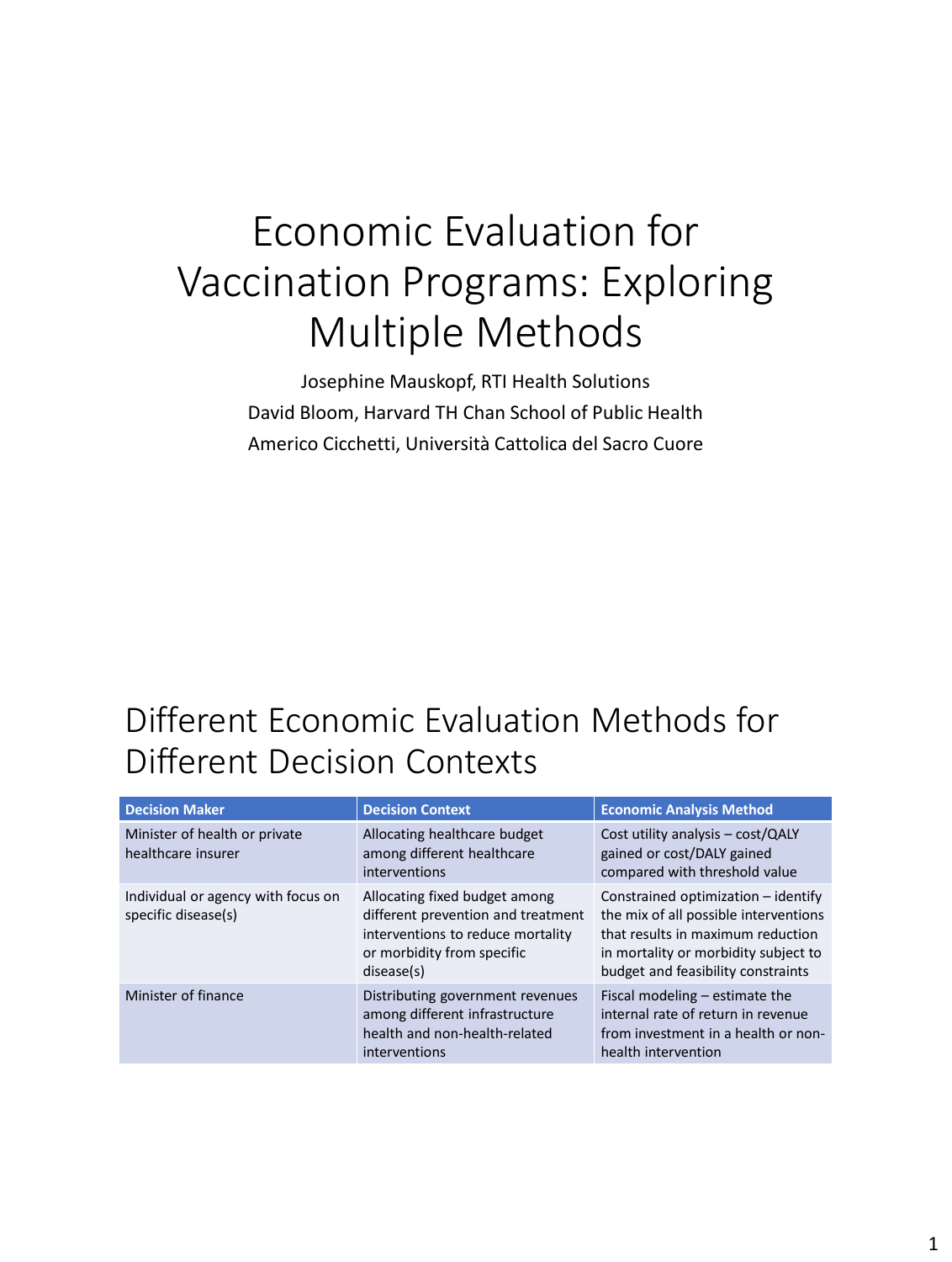



**HARVARD T.H. CHAN SCHOOL OF PUBLIC HEALTH** 

#### **RECOMMENDATIONS AND REIMBURSEMENTS: IDENTIFYING AND ACCOUNTING FOR THE FULL SOCIETAL BENEFITS OF VACCINATION**

**David E. Bloom**

**ISPOR 2018 Workshop: "Economic Evaluation for Vaccination Programs: Exploring Multiple Methods" Baltimore, Maryland**

**21 May 2018**



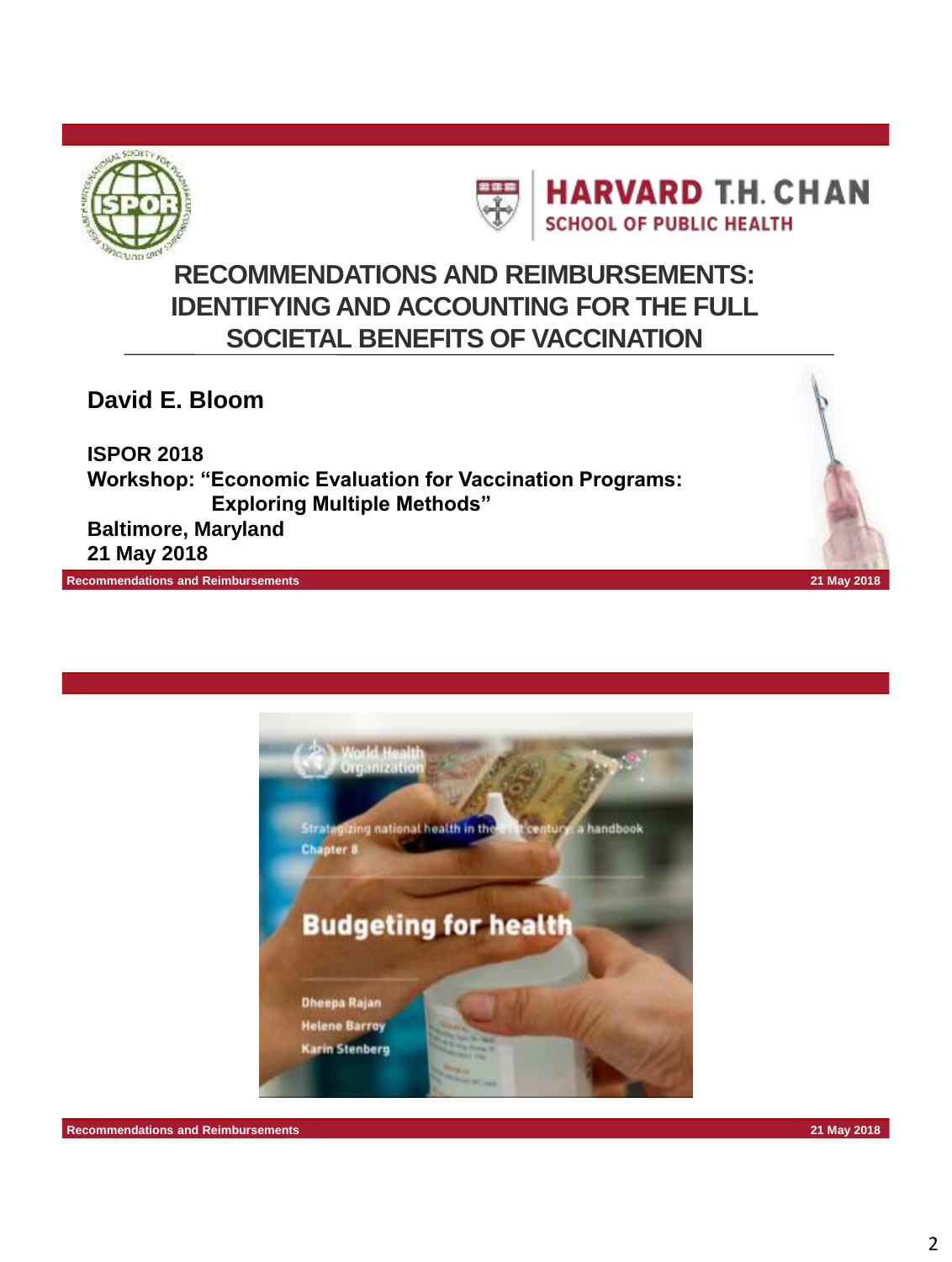#### **Outline**

- •Point 1: Socially optimal decisions regarding vaccine recommendations and reimbursements require assessment from a societal perspective
- •Point 2: We have a variety of tools to operationalize this perspective



#### **Outline**

- •Point 1: Socially optimal decisions regarding vaccine recommendations and reimbursements require assessment from a societal perspective
- •Point 2: We have a variety of tools to operationalize this perspective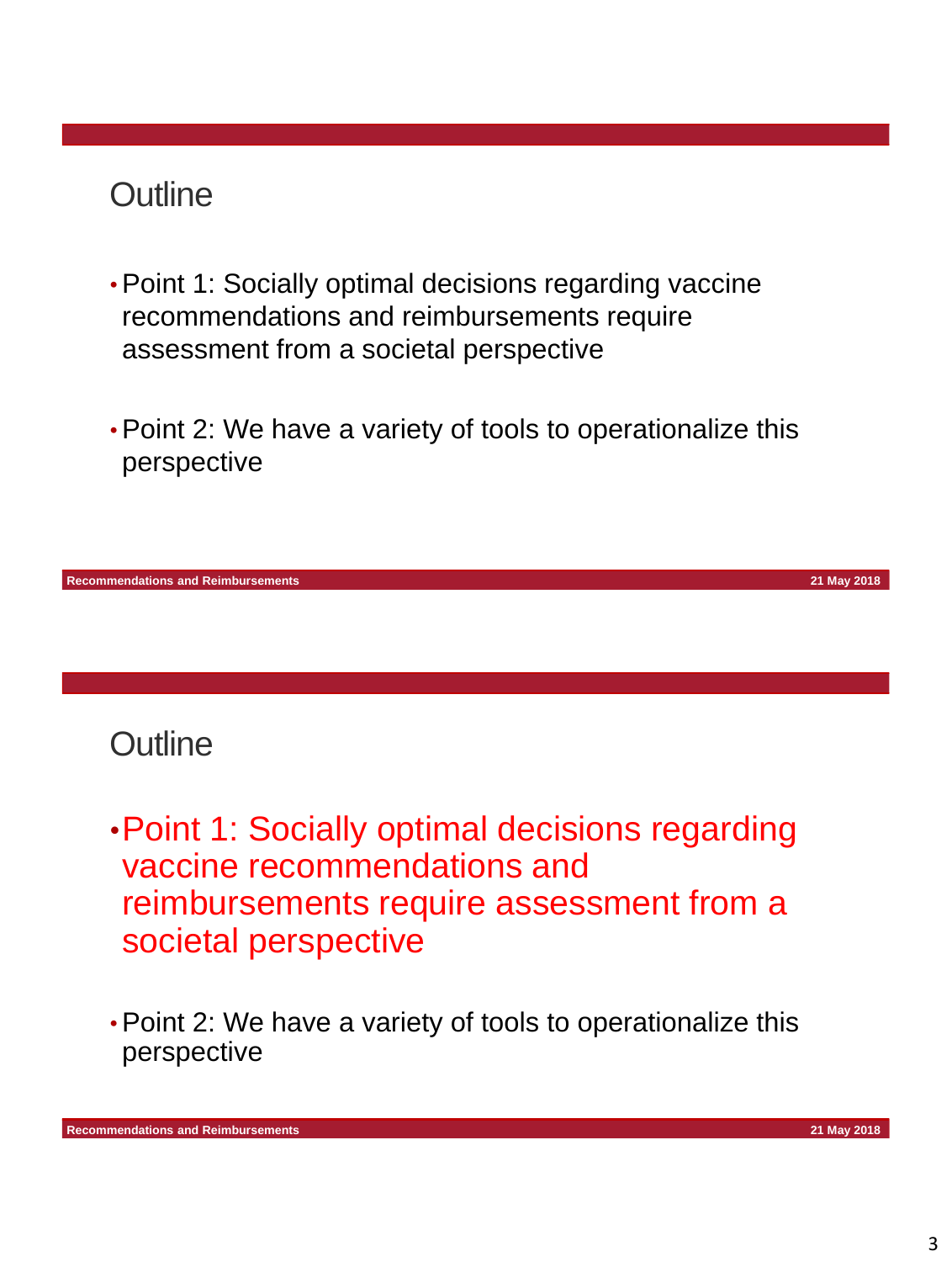# Benefits of vaccination

**Benefit categories**

Health care cost savings

Health gains

**Recommendations and Reimbursements 21 May 2018**

| <b>Perspective</b> |        | <b>Benefit categories</b>            |
|--------------------|--------|--------------------------------------|
|                    | Narrow | Health care cost savings             |
|                    |        | Health gains                         |
|                    |        | Outcome-related productivity gains   |
|                    |        | Care-related productivity gains      |
| <b>Broad</b>       |        | Behavior-related output gains        |
|                    |        | Health-based community externalities |
|                    |        | Co-morbidities                       |
|                    |        | Nosocomial infections                |
|                    |        | Risk reduction gains                 |
|                    |        | Social equity                        |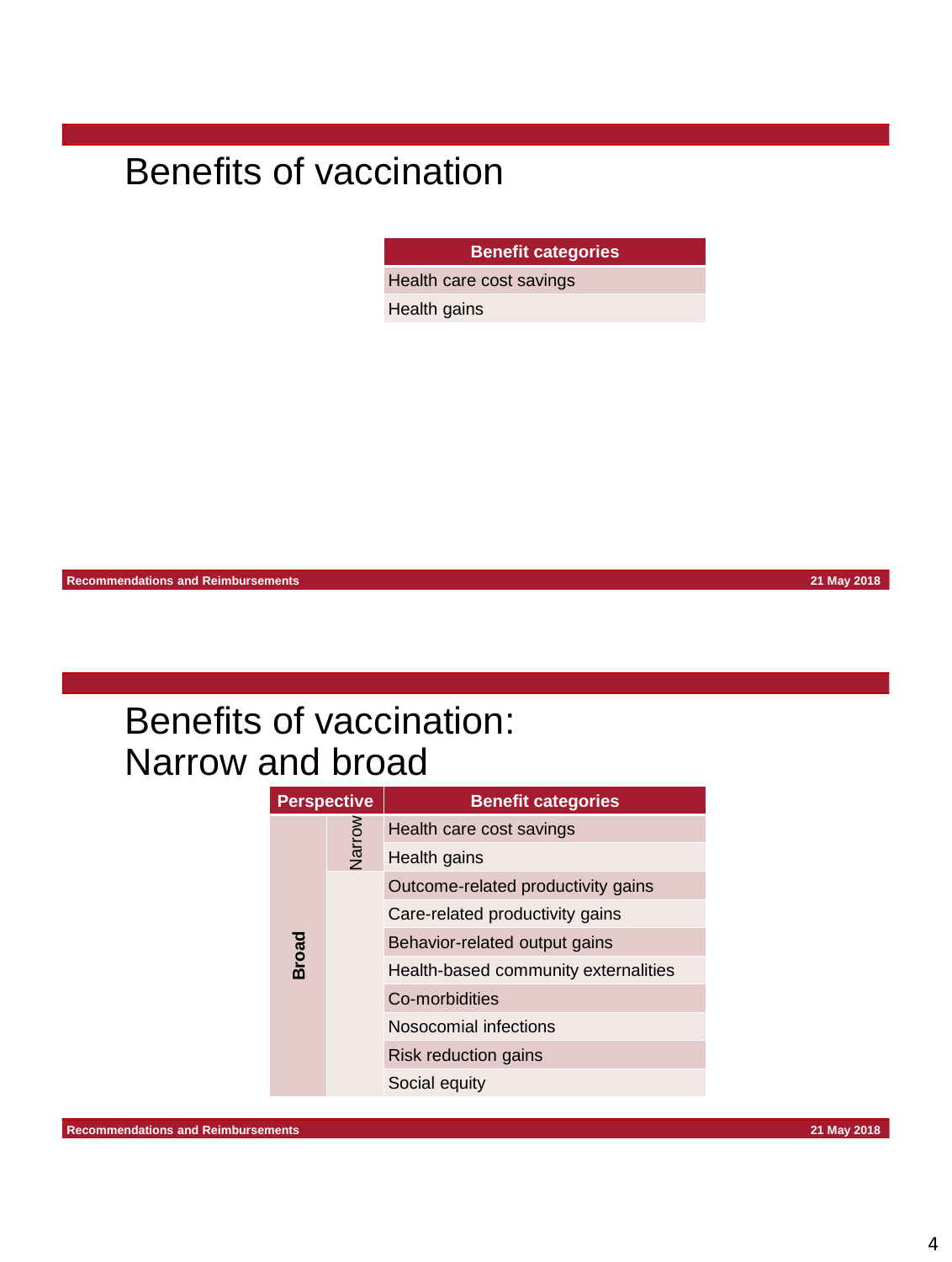| <b>Perspective</b> |        | <b>Benefit categories</b>                 |
|--------------------|--------|-------------------------------------------|
|                    | Narrow | Health care cost savings                  |
|                    |        | Health gains                              |
|                    |        | <b>Outcome-related productivity gains</b> |
|                    |        | Care-related productivity gains           |
| <b>Broad</b>       |        | Behavior-related output gains             |
|                    |        | Health-based community externalities      |
|                    |        | Co-morbidities                            |
|                    |        | Nosocomial infections                     |
|                    |        | Risk reduction gains                      |
|                    |        | Social equity                             |

**Recommendations and Reimbursements 21 May 2018**

| <b>Perspective</b> |        | <b>Benefit categories</b>              |
|--------------------|--------|----------------------------------------|
|                    | Narrow | Health care cost savings               |
|                    |        | Health gains                           |
|                    |        | Outcome-related productivity gains     |
|                    |        | <b>Care-related productivity gains</b> |
| <b>Broad</b>       |        | Behavior-related output gains          |
|                    |        | Health-based community externalities   |
|                    |        | Co-morbidities                         |
|                    |        | Nosocomial infections                  |
|                    |        | Risk reduction gains                   |
|                    |        | Social equity                          |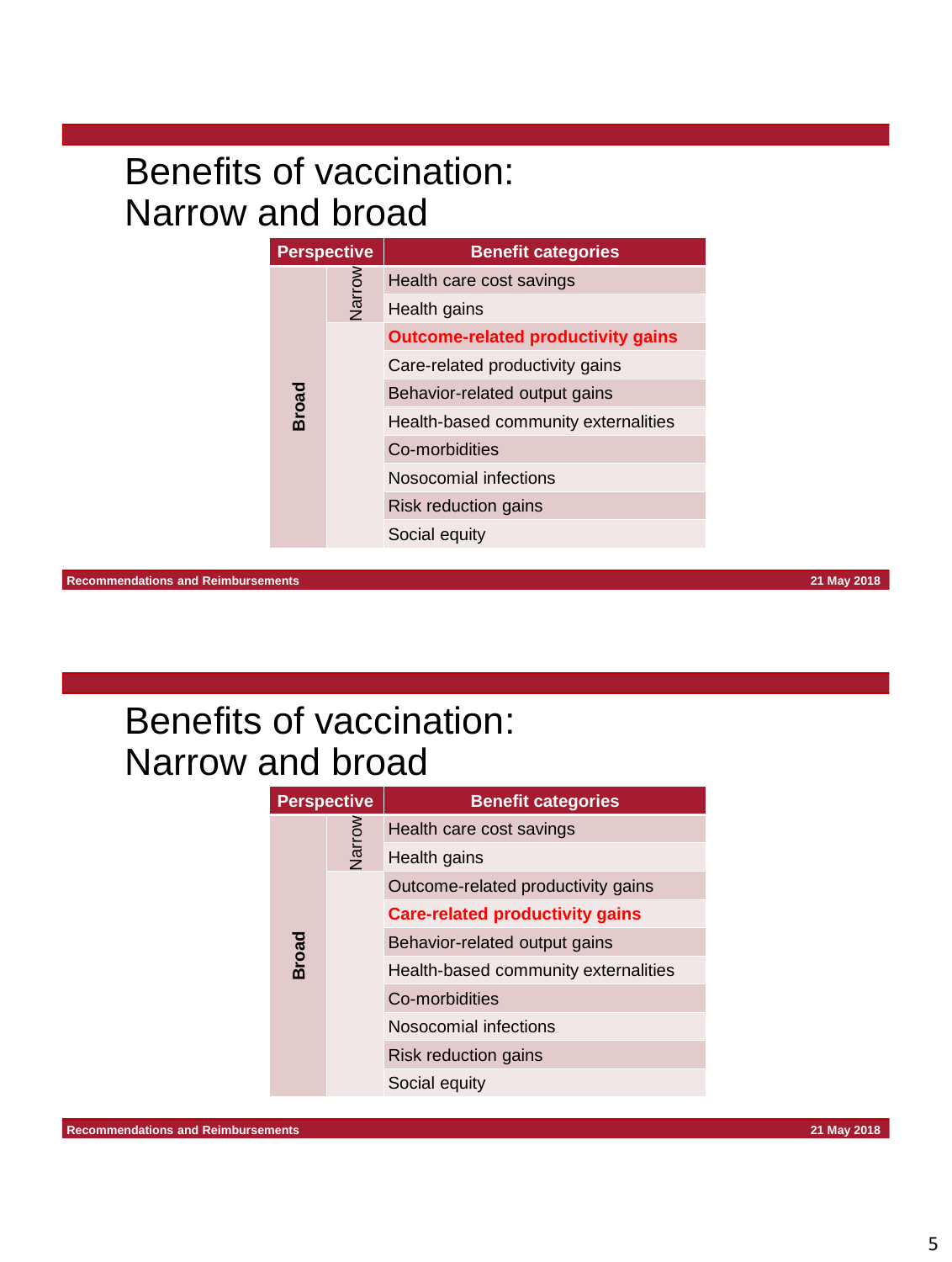| <b>Perspective</b> |        | <b>Benefit categories</b>            |
|--------------------|--------|--------------------------------------|
|                    | Narrow | Health care cost savings             |
|                    |        | Health gains                         |
|                    |        | Outcome-related productivity gains   |
|                    |        | Care-related productivity gains      |
| Broad              |        | <b>Behavior-related output gains</b> |
|                    |        | Health-based community externalities |
|                    |        | Co-morbidities                       |
|                    |        | Nosocomial infections                |
|                    |        | Risk reduction gains                 |
|                    |        | Social equity                        |

**Recommendations and Reimbursements 21 May 2018**

| <b>Perspective</b> |        | <b>Benefit categories</b>                   |
|--------------------|--------|---------------------------------------------|
|                    | Narrow | Health care cost savings                    |
|                    |        | Health gains                                |
|                    |        | Outcome-related productivity gains          |
|                    |        | Care-related productivity gains             |
| <b>Broad</b>       |        | Behavior-related output gains               |
|                    |        | <b>Health-based community externalities</b> |
|                    |        | Co-morbidities                              |
|                    |        | Nosocomial infections                       |
|                    |        | Risk reduction gains                        |
|                    |        | Social equity                               |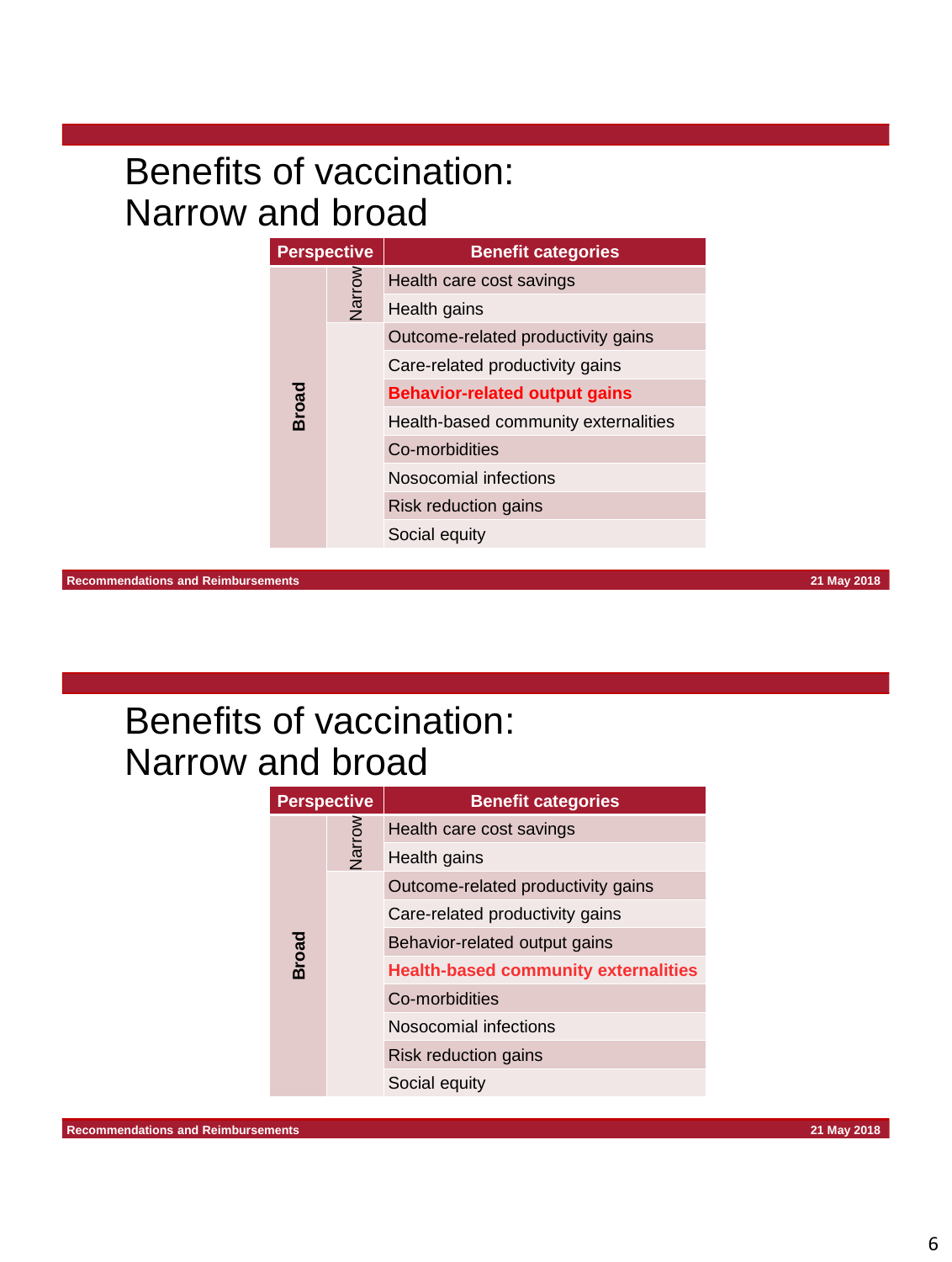#### Accumulating evidence: Example of AMR reduction

**VACCINES AND** ALTERNATIVE APPROACHES: REDUCING OUR DEPENDENCE ON ANTIMICROBIALS

THE REVIEW ON ANTIMICROBIAL RESISTANCE CHAIRED BY AM O'WERL

**"There has been international recognition of the importance of vaccines…to combat antimicrobial resistance…" (p. 3)**

**"The experience of the pneumococcal vaccine…demonstrates the tremendous potential that vaccines…have in reducing…resistance as a whole." (p. 15)**

**Recommendations and Reimbursements 21 May 2018**

| <b>Perspective</b> |        | <b>Benefit categories</b>            |
|--------------------|--------|--------------------------------------|
|                    | Narrow | Health care cost savings             |
|                    |        | Health gains                         |
|                    |        | Outcome-related productivity gains   |
|                    |        | Care-related productivity gains      |
| <b>Broad</b>       |        | Behavior-related output gains        |
|                    |        | Health-based community externalities |
|                    |        | <b>Co-morbidities</b>                |
|                    |        | Nosocomial infections                |
|                    |        | Risk reduction gains                 |
|                    |        | Social equity                        |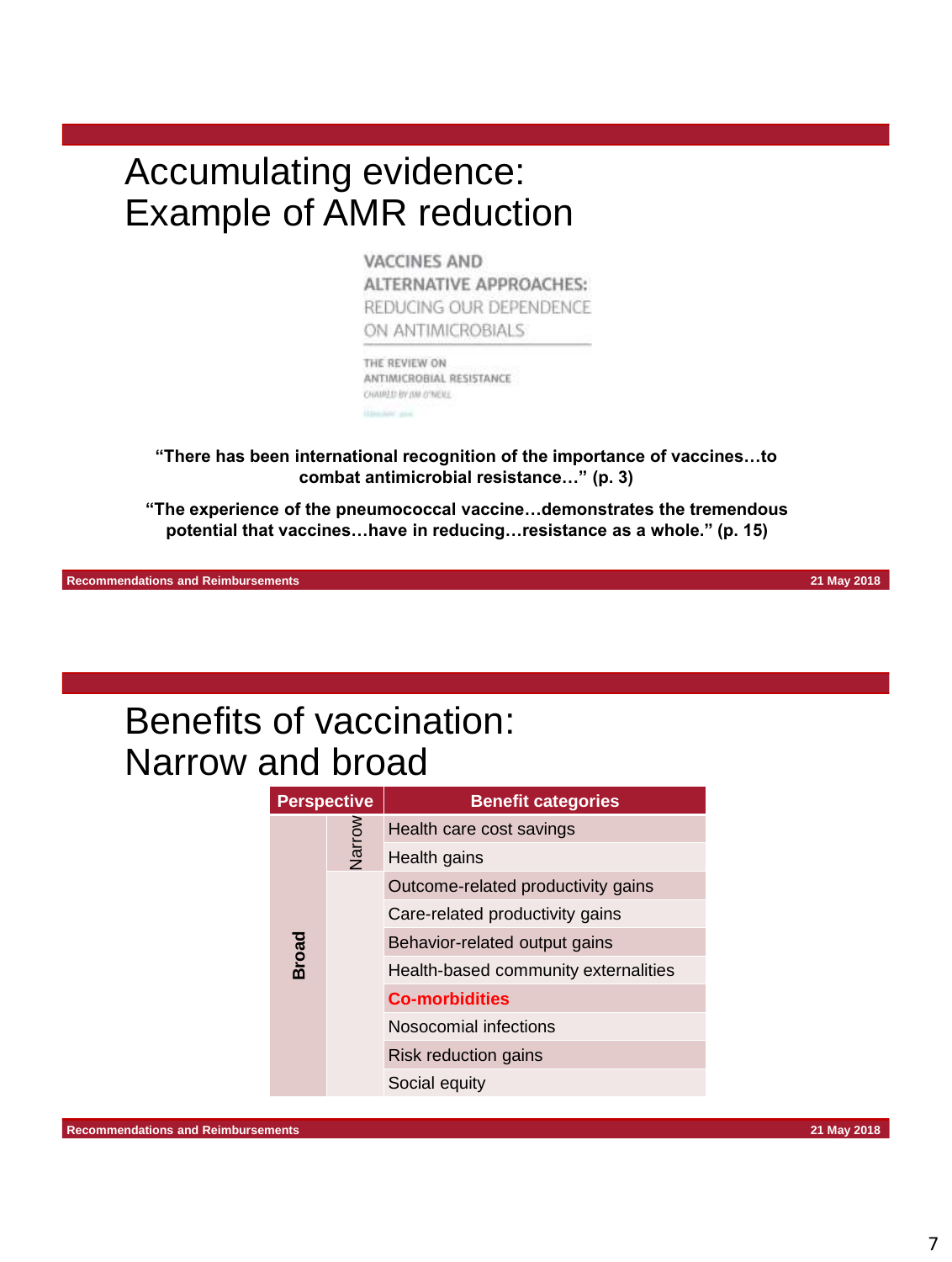| <b>Perspective</b> |        | <b>Benefit categories</b>            |
|--------------------|--------|--------------------------------------|
|                    | Narrow | Health care cost savings             |
|                    |        | Health gains                         |
|                    |        | Outcome-related productivity gains   |
|                    |        | Care-related productivity gains      |
| <b>Broad</b>       |        | Behavior-related output gains        |
|                    |        | Health-based community externalities |
|                    |        | Co-morbidities                       |
|                    |        | <b>Nosocomial infections</b>         |
|                    |        | Risk reduction gains                 |
|                    |        | Social equity                        |

**Recommendations and Reimbursements 21 May 2018**

| <b>Perspective</b> |        | <b>Benefit categories</b>            |
|--------------------|--------|--------------------------------------|
|                    | Narrow | Health care cost savings             |
|                    |        | Health gains                         |
|                    |        | Outcome-related productivity gains   |
|                    |        | Care-related productivity gains      |
| <b>Broad</b>       |        | Behavior-related output gains        |
|                    |        | Health-based community externalities |
|                    |        | Co-morbidities                       |
|                    |        | Nosocomial infections                |
|                    |        | <b>Risk reduction gains</b>          |
|                    |        | Social equity                        |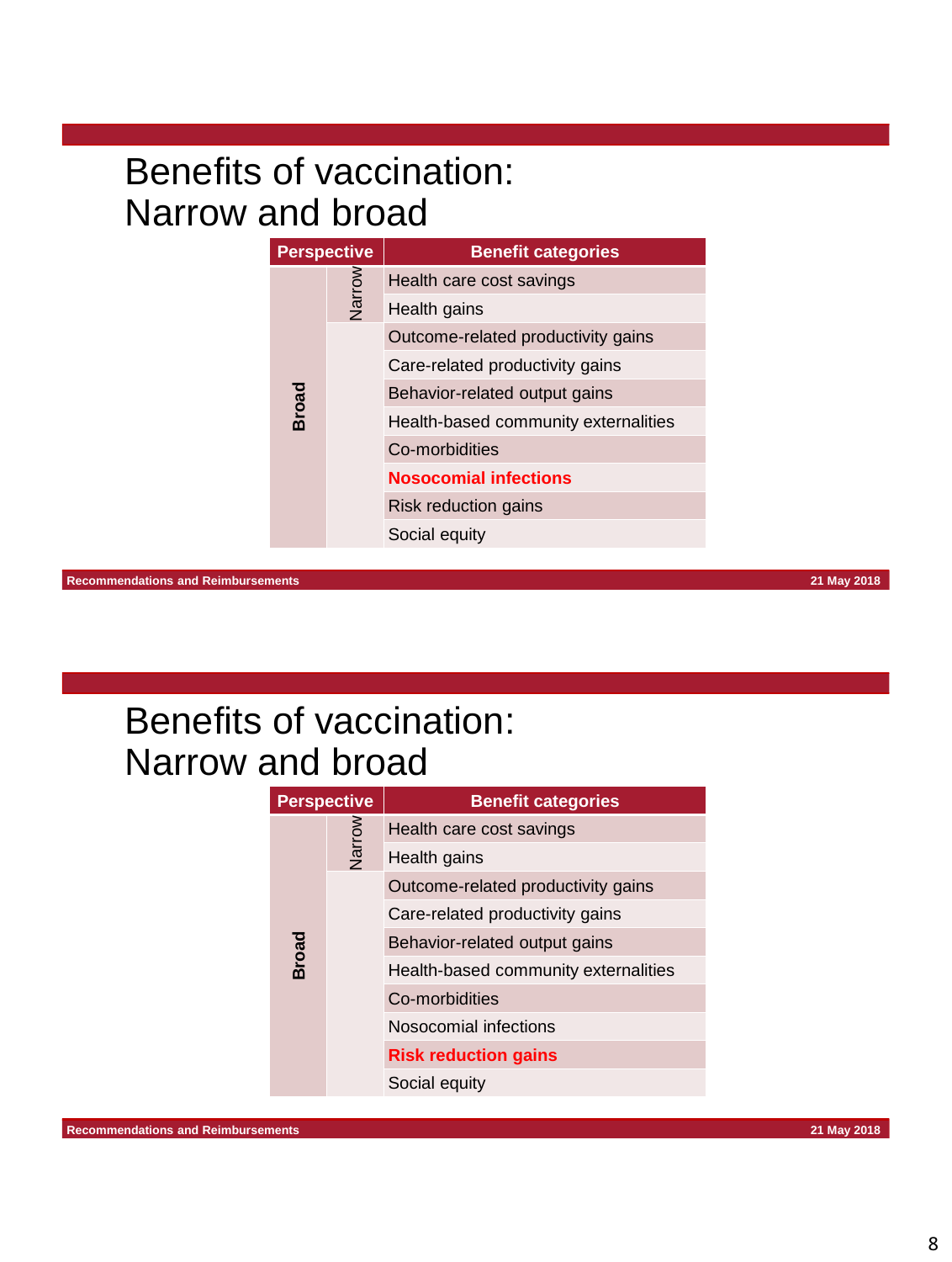| <b>Perspective</b> |        | <b>Benefit categories</b>            |
|--------------------|--------|--------------------------------------|
|                    | Narrow | Health care cost savings             |
|                    |        | Health gains                         |
|                    |        | Outcome-related productivity gains   |
|                    |        | Care-related productivity gains      |
| <b>Broad</b>       |        | Behavior-related output gains        |
|                    |        | Health-based community externalities |
|                    |        | Co-morbidities                       |
|                    |        | Nosocomial infections                |
|                    |        | Risk reduction gains                 |
|                    |        | <b>Social equity</b>                 |

**Recommendations and Reimbursements 21 May 2018**

PCV13 among Danish adults aged 50+: The value of paid and unpaid work

**PIN48** 

**Calculating the Indirect Costs of Adult Pneumococcal Disease and the Rate of Return to** the 13-Valent Pneumococcal Conjugate Vaccine (PCV13) in Older Adults, With an Application to Denmark

> Sevilla JP,<sup>1</sup> Stawasz A,<sup>1</sup> Burnes D,<sup>1</sup> Poulsen PB,<sup>2</sup> Sato R,<sup>3</sup> Bloom DE<sup>1</sup> Waltham, MA, USA, "Phzer Denmark, Ballengo, Denmark, "Phzer In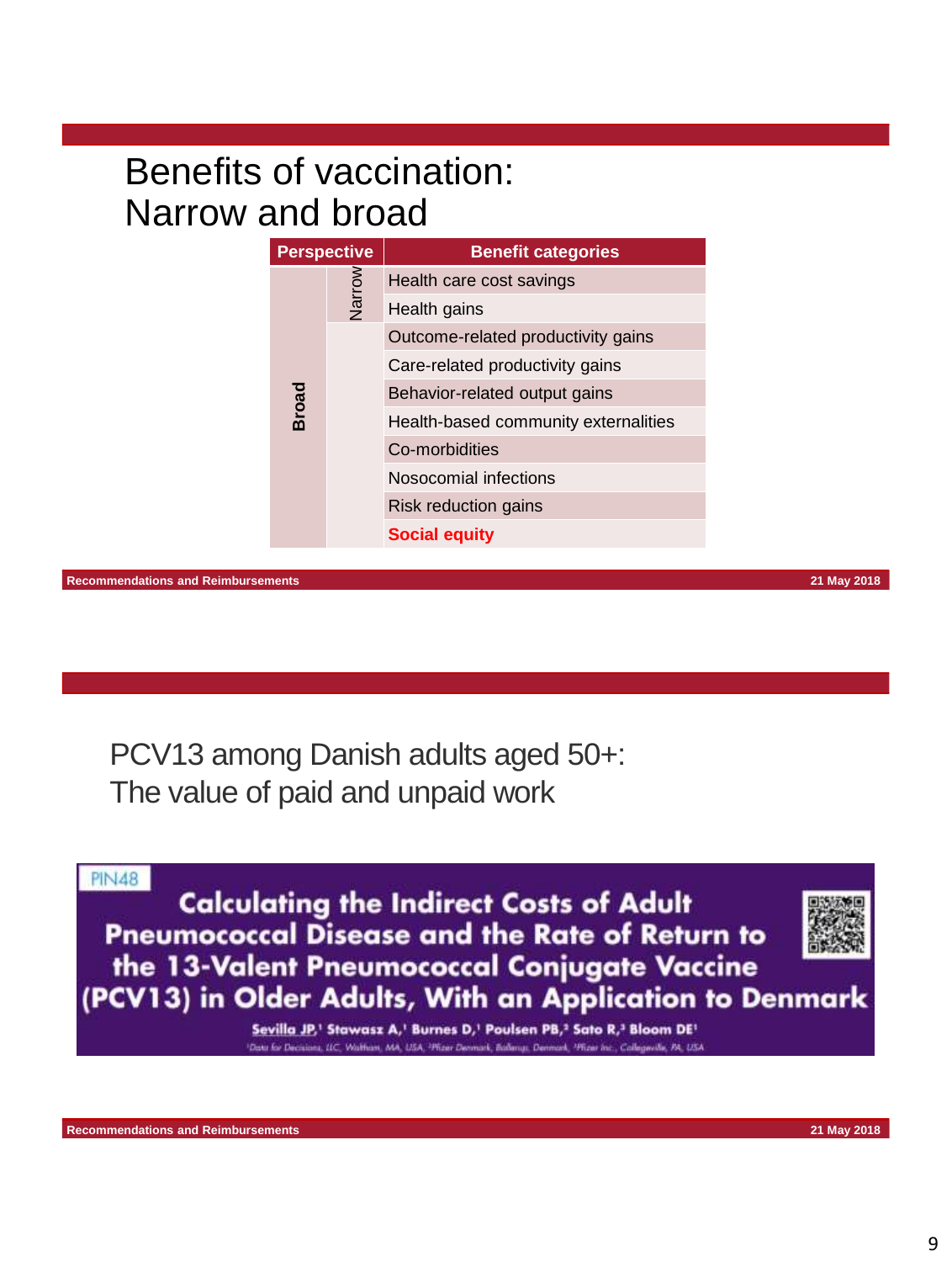#### **Outline**

- •Point 1: Socially optimal decisions regarding vaccine recommendations and reimbursements require assessment from a societal perspective
- •Point 2: We have a variety of tools to operationalize this perspective

**Recommendations and Reimbursements 21 May 2018**

Toward socially optimal decisions: Gathering and processing the inputs

- Impact inventory and deliberative processes/MCDA
- Societal cost-effectiveness analysis
- Benefit-cost analysis (and life-cycle model/social welfare function)